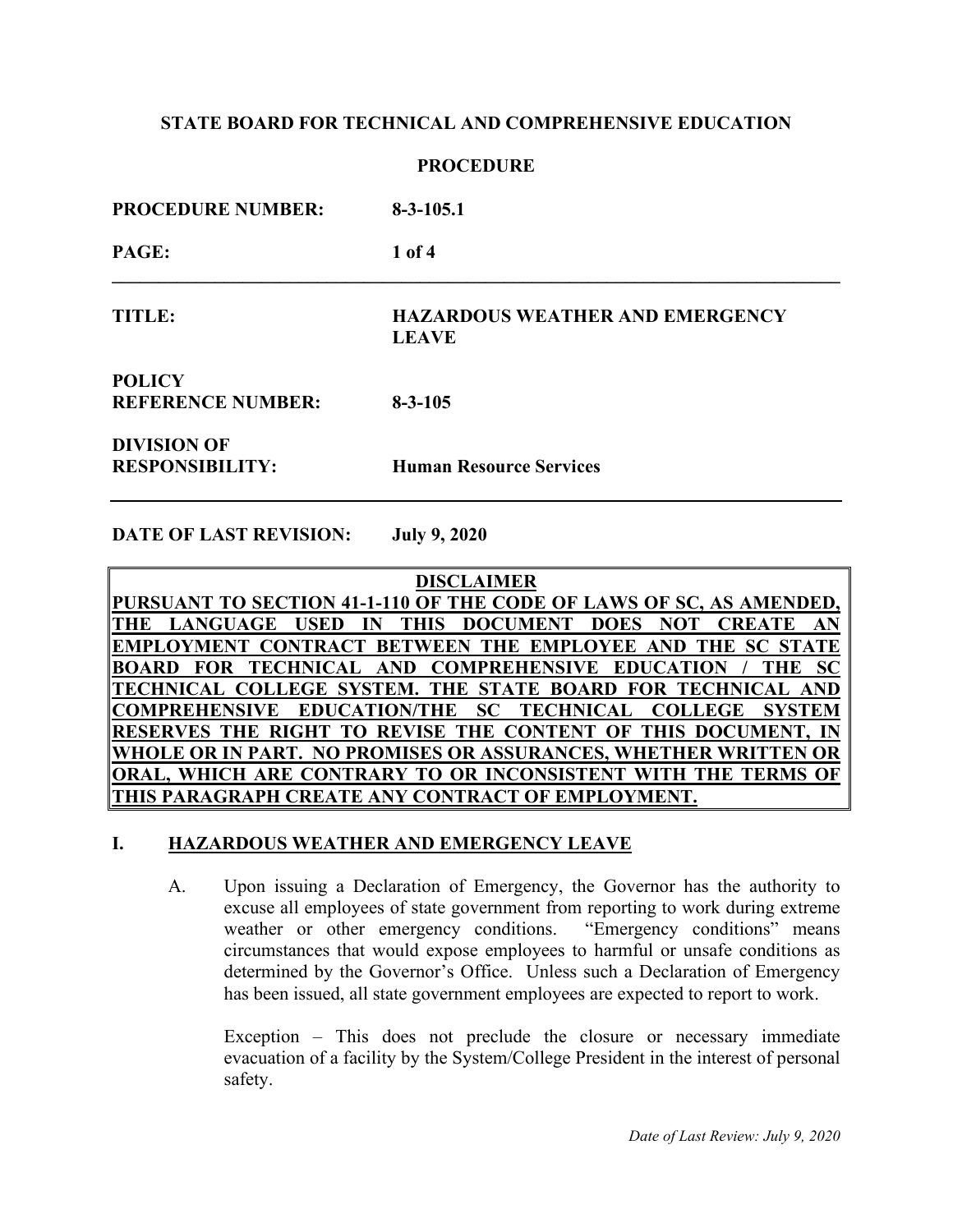#### **PROCEDURE**

**\_\_\_\_\_\_\_\_\_\_\_\_\_\_\_\_\_\_\_\_\_\_\_\_\_\_\_\_\_\_\_\_\_\_\_\_\_\_\_\_\_\_\_\_\_\_\_\_\_\_\_\_\_\_\_\_\_\_\_\_\_\_\_\_\_\_\_\_\_\_\_\_\_\_\_\_\_\_**

**PROCEDURE NUMBER: 8-3-105.1 PAGE: 2 of 4**

- B. The Declaration may be applicable to all employees in the entire state, or only to those employees who live or work in one geographical region of the state, or a combination of geographical regions.
- C. It may be determined by the System/College President that essential personnel (security, maintenance, etc.) are needed to maintain the facilities during extreme weather or emergency situations. The System/College President, or designee, shall identify and notify essential employees by position, classification, or internal title. All other employees will not be expected to report to work.

### **II. NOTIFICATION OF DECLARATION OF EMERGENCY (HAZARDOUS WEATHER OR DECLARED EMERGENCY)**

- A. Normal Working Hours
	- 1. Between the hours of 8:00 a.m. and 5:00 p.m., the Declaration of Emergency shall be communicated from the Governor's Office to the South Carolina Emergency Management Division. System Office/College campus(es) and College location(s) and their employees shall follow the same hazardous weather decisions made by the county government officials where the System Office/College campus(es) and College location(s) is located. The South Carolina Emergency Management Division (SCEMD) will communicate the Declaration of Emergency (by county) to each agency through their website.
	- 2. When the Governor has issued a Declaration of Emergency to close the agency due to weather or other emergency situations, the System /College President or designee will notify his staff and all colleges affected by the Governor's declaration.
- B. Off-Duty Hours
	- 1. Between the hours of 5:00 p.m. and 8:00 a.m., all Declarations of Emergency will be transmitted by the Governor's Office to the South Carolina Emergency Management Division (SCEMD). System Office/College campus(es) and College location(s) and their employees shall follow the same hazardous weather emergency decisions made by the county government officials where the System Office/College campus(es) and college location(s) is located.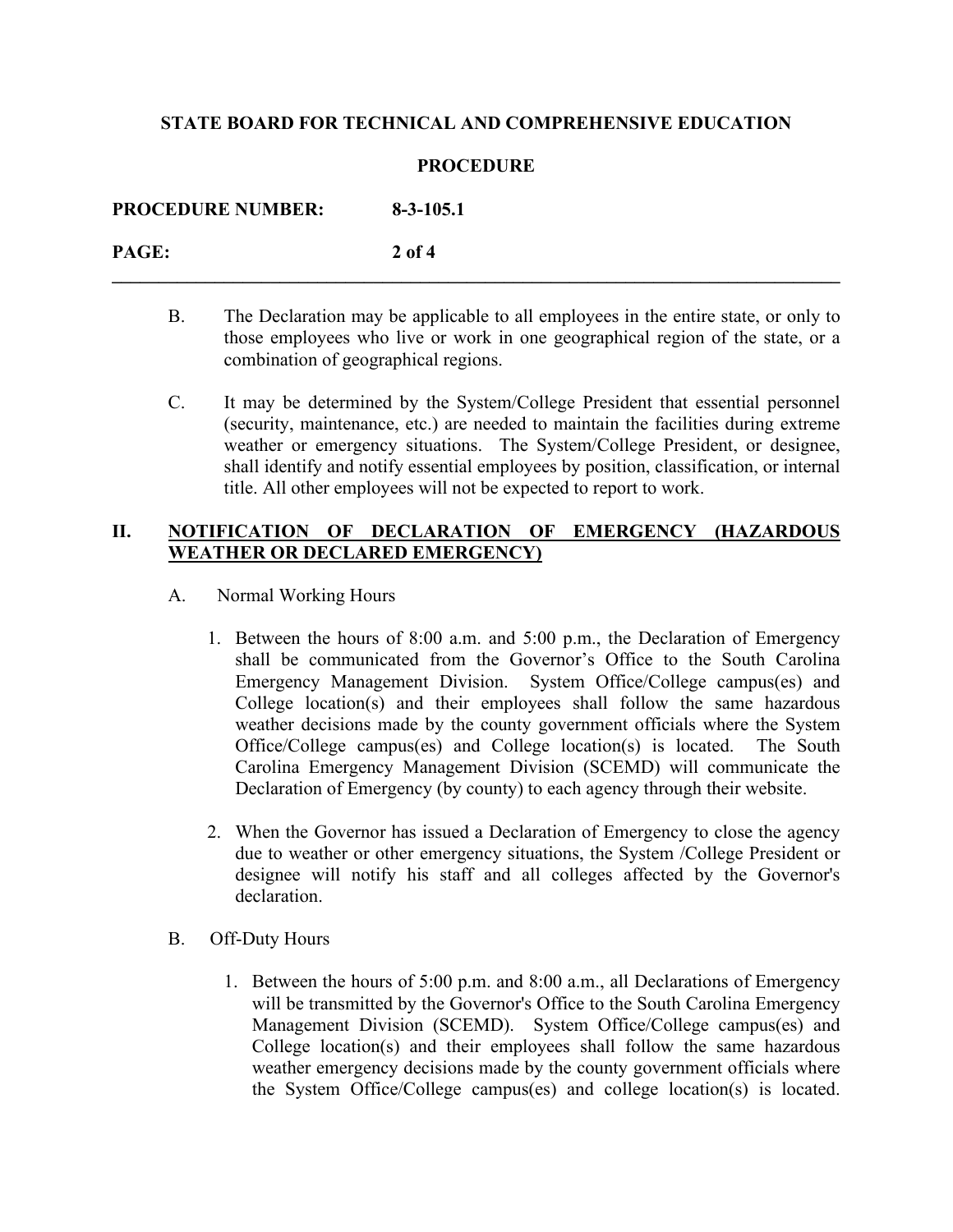### **PROCEDURE**

**\_\_\_\_\_\_\_\_\_\_\_\_\_\_\_\_\_\_\_\_\_\_\_\_\_\_\_\_\_\_\_\_\_\_\_\_\_\_\_\_\_\_\_\_\_\_\_\_\_\_\_\_\_\_\_\_\_\_\_\_\_\_\_\_\_\_\_\_\_\_\_\_\_\_\_\_\_\_**

**PROCEDURE NUMBER: 8-3-105.1 PAGE: 3 of 4**

> Employees should assume individual responsibility for monitoring the media. Employees may also determine whether a state office is closed or delayed in opening by going to the SCEMD website (www.scemd.org) to find the delayed openings or closings of state offices by county

2. As decisions regarding hazardous weather and college closings have to be made early, the System/College President is authorized to evacuate/close a facility in the interest of personal safety. Employees should assume individual responsibility for monitoring local media for such closures.

### **III. NON-WEATHER RELATED CLOSURES**

In accordance with the South Carolina Department of Administration's Division of State Human Resources (DSHR) Regulations, the System/College President is authorized to evacuate/close a facility in the interest of personal safety.

# **IV. ACCOUNTABILITY FOR TIME LOST DURING HAZARDOUS WEATHER CONDITIONS, DECLARATION OF EMERGENCY OR OTHER SYSTEM OFFICE/COLLEGE CLOSURES**

A. When the Governor makes a Declaration of Emergency the System Office/College campus(es) and College location(s) are to be closed and all employees, except for essential personnel, are excused from reporting to work.

Leave Eligible employees will account for time lost, selecting from the following alternatives:

- 1. Use accrued annual leave or faculty non-work days.
- 2. Take leave without pay.
- 3. Take accrued compensatory time (non-exempt employees).
- 4. Make up time lost from work within ninety (90) days at a time(s) scheduled and approved by the System/College President or designee.
- B. In accordance with SC Code of Laws 8-11-57 and State Human Resources Regulations, only the Governor can provide state employees with up to five days leave with pay per declaration of each state of emergency for absences from work due to the state of emergency for hazardous weather.